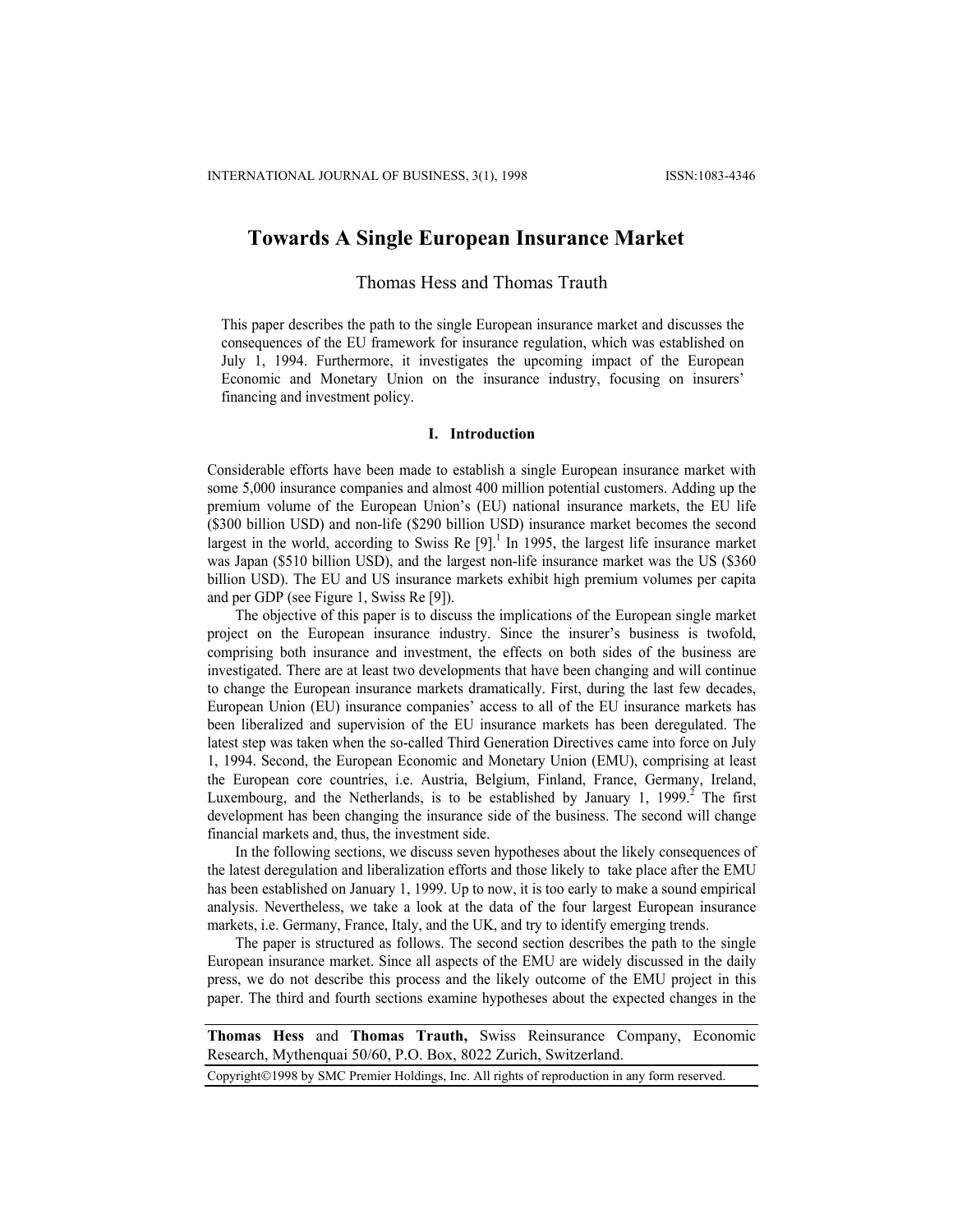insurance markets that are due to the single insurance market project (Section III) and EMU (Section IV). The final section summarizes and concludes the paper.



**Figure 1**  Insurance markets overview, 1995

Source: Swiss Re [9].

### **II. The Path to the Single European Insurance Market**

In 1957 the governments of Belgium, France, Italy, Luxembourg, the Netherlands and West Germany signed the Treaty of Rome and, thus, established the European Economic Community  $(EEC)^3$  One of the objectives was to achieve a common market and to coordinate the economic policies of the member states. Governments tried to create a framework to ensure free movement of goods, persons, services, and capital. However, this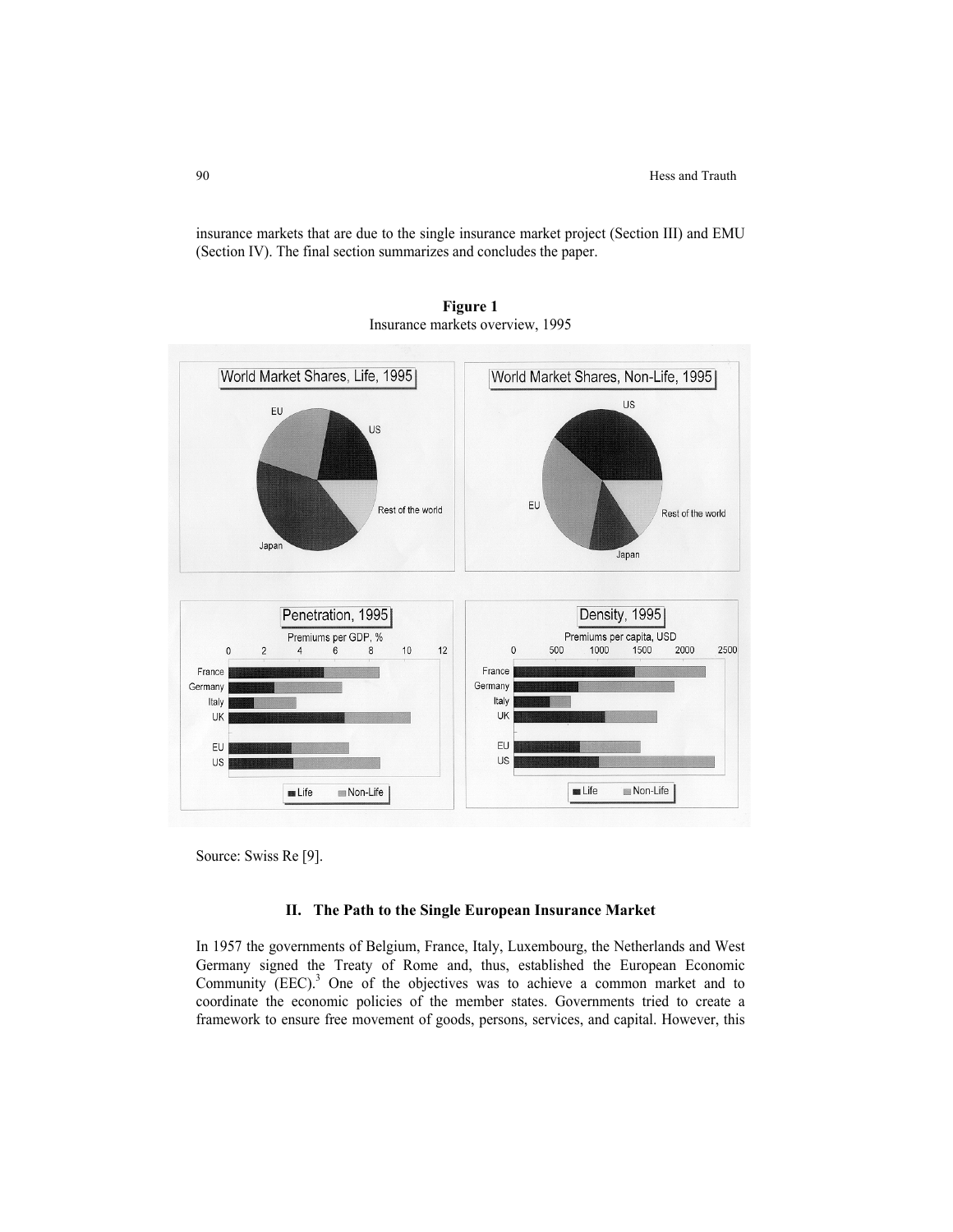objective could be achieved only gradually and at different speeds for different sectors. The insurance markets were particularly strictly regulated, with major differences existing between national regulatory frameworks. Furthermore, market entry for foreign insurance companies was heavily restricted. In the 1970s, however, a series of initiatives was launched to achieve a truly single European insurance market. The progress came about through three generations of directives<sup>4</sup> that are described by Boleat [1], Butler [2], Hogan [4], and Swiss Re [7]. The framework for a single European insurance market was completed in July 1994. Figure 2 lists these directives and their dates of occurrence.

# **Figure 2**

Milestones on the way to a single EU insurance market

**First Generation Directives: freedom of establishment with host country control** 

- Reinsurance (1964, including freedom of services)
- Non-life insurance (1973)
- Life insurance (1979)

# **Second Generation Directives: freedom of services**

- Large risks (1988)
- Automobile insurance (1990)
- Passive life insurance (1990)

# **Third Generation Directives: single license, home country control, deregulation of supervision**

- Home country control of cross-border business (1992)
- Deregulation of insurance prices and conditions (1992)

Source: Swiss Re [7]

# **First Generation: Freedom of Establishment**

Freedom of establishment was the first step in the liberalization process. All insurance companies based in EU countries have the right to establish subsidiaries, branch offices, or agencies in every other member state. As early as 1964, reinsurance "started the ball rolling". The non-life and life sectors followed in 1973 and 1979. However, integration effects remained limited. For the most part, this was due to the rule of host country control. As authorities in the host countries carried on licensing and supervising foreign insurance companies, foreign companies were often not able to reap the benefits from the competitive advantages they had acquired at home.

### **Second Generation: Freedom of Services**

Freedom of services is tantamount to being able to do business abroad without having established a branch there. Once again, reinsurance played a pioneering role in this: The main obstacles to engaging in cross-border business were eliminated as early as 1964. It took almost 25 years until, in 1988, the authorities established freedom of services for large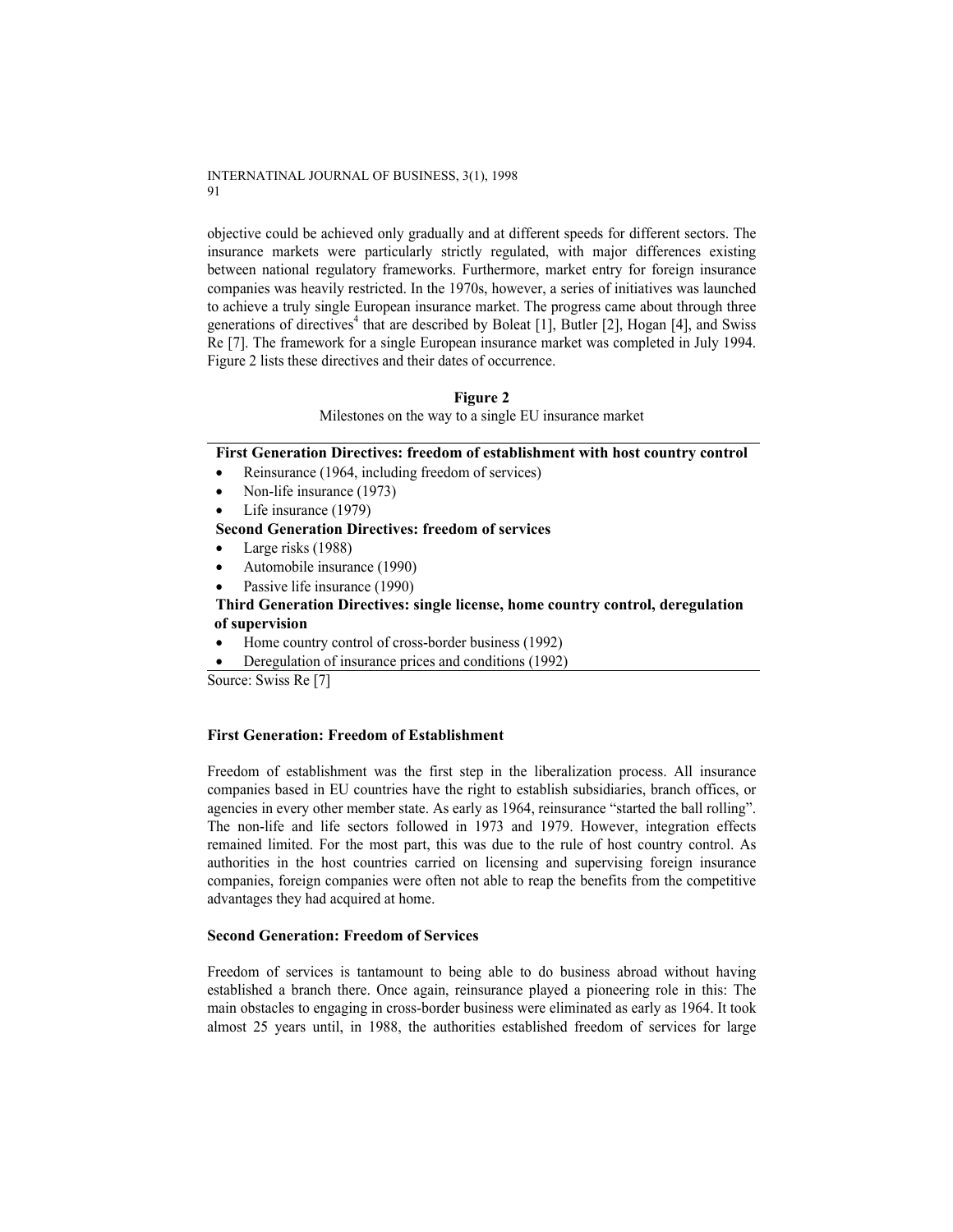commercial risks in the direct non-life insurance sector. Note, however, that the automobile insurance business followed only in 1990, together with the passive life-insurance business.<sup>5</sup>

One obstacle to meeting the criteria of a common market was the directive differentiated between company and private business. Most governments believed they should protect private insurance customers, in particular. In principle, therefore, all countries except the UK and the Netherlands opted for sticking to host country control; and home country control was mainly applied to large commercial risks and passive life insurance. As a result it remained hard for foreign insurers to take part in most national insurance business.

# **Third Generation: Single License, Home Country Control, Deregulation of Supervision**

The Third Generation directives, which came into force on July 1, 1994, are the high point so far in the implementation of the single-market program for the insurance industry. The first two generation directives made rather modest progress in achieving an integrated insurance market. This was mainly due to the principle of host country control, which made many suppliers reluctant to establish branch offices abroad.<sup>6</sup> The Third Generation directives comprise three key elements:

- the single EU license,
- the principle of home country control, and
- the abolition of substantive insurance supervision.

The single license permits insurance companies registered in their home EU country to transact insurance business anywhere in the EU; i.e. the principle of home country control is generally valid. This holds true not only for all cross-border transactions, i.e. commercial and private risks, but also for the establishment of branches and agencies.<sup>7</sup>

Another extremely important decision was to abolish substantive insurance supervision so that prices and conditions can be freely set between insurer and insured. What remains is supervision in the form of solvency control. The EU member countries agreed on EU-wide minimum standards for financial supervision, which covers, for example, the calculation of technical provisions and the type and spread of assets.

# **Limitations of the Single European Insurance Market**

Although the described initiatives have made considerable progress toward a single European insurance market, a few loopholes remain. First, every country has the right to deny market access to products that run contrary to the public interest. Since the term "public interest" leaves a lot of space for interpretation, this clause could easily be misused for protectionistic objectives.

Second, tax discrimination and differences in direct and indirect taxation are still having distortional effects. EU member states can still use their tax policy to discriminate against other EU members' insurance products. For example, a Belgian tax law prevents Belgian taxpayers from deducting premiums paid for certain lines of life insurance from their income tax unless such premiums were paid to Belgian insurance companies. In 1992, the European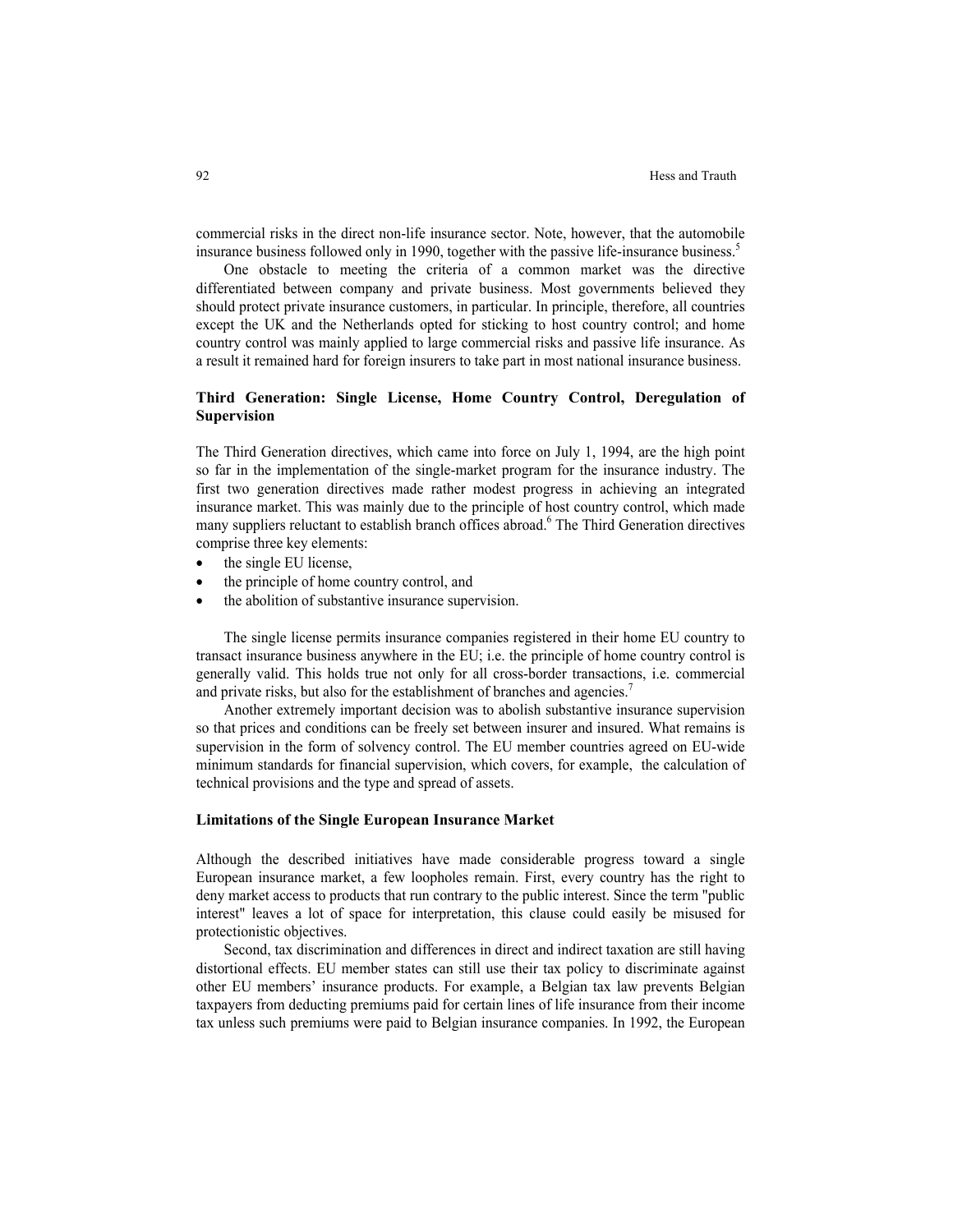Court of Justice decided that the Belgian practice is legal, since, without tax harmonization in the EU, Belgium is allowed to protect the integrity of its fiscal system according to Hogan [4].

Third, contractual law differs considerably among the EU member countries, especially among those with Anglo-Saxon and Roman legal traditions. These differences in contractual law are further obstacles to insurance companies doing business in foreign countries.

Although not all hurdles have been taken so far, in principle the EU has opened national insurance markets to competitors from within the EU (liberalization effect) and given domestic suppliers considerably greater freedom of action (deregulation effect). Both effects have created more dynamic and competitive European insurance markets. Comparing the European insurance market to the US insurance market, one can conclude that, due to mutual recognition of supervisory provisions, market access within the EU has become more liberal than within the federal states of the US, in the opinion of Swiss Re [7] and [8].

## **III. The Impact of the Single Insurance Market Project**

This section discusses the impact of the described deregulation and liberalization efforts on the insurance industry. The objective is not to give a complete list of consequences but rather to stress four hypotheses about the expected changes for the insurance industry.

### **Hypothesis 1:**

Liberalization of market access within Europe allows the insurance companies to build up an insurance portfolio that is better diversified internationally. This, in turn, leads to lower insurance costs and, thus, to lower prices.

An insurance portfolio that is better diversified needs less equity capital to ensure a sufficient degree of solvency than does a less diversified portfolio. This is due to the fact that more risks that are statistically unrelated lead to a more even claims distribution over time. Furthermore, better international diversification leads to a lower relative exposure to catastrophic risks.

# **Hypothesis 2:**

A larger European insurance market broadens the range of products. National suppliers make their distinct products available to all EU customers. Furthermore, in larger markets more specialized products can be supplied efficiently.

The increase in the range of products can already be observed today. For example, in some European countries the introduction of automobile insurance contracts with a savings element is being discussed. Furthermore, in many European countries more differentiated tariffs in the automobile business are available than were available in smaller markets.

#### **Hypothesis 3:**

Highly regulated markets have led to cartel-like price-setting behavior and a uniform range of products in many countries. After deregulation, profit margins tend to decline and become more volatile due to greater competition.

In many European countries, the market was highly regulated and characterized by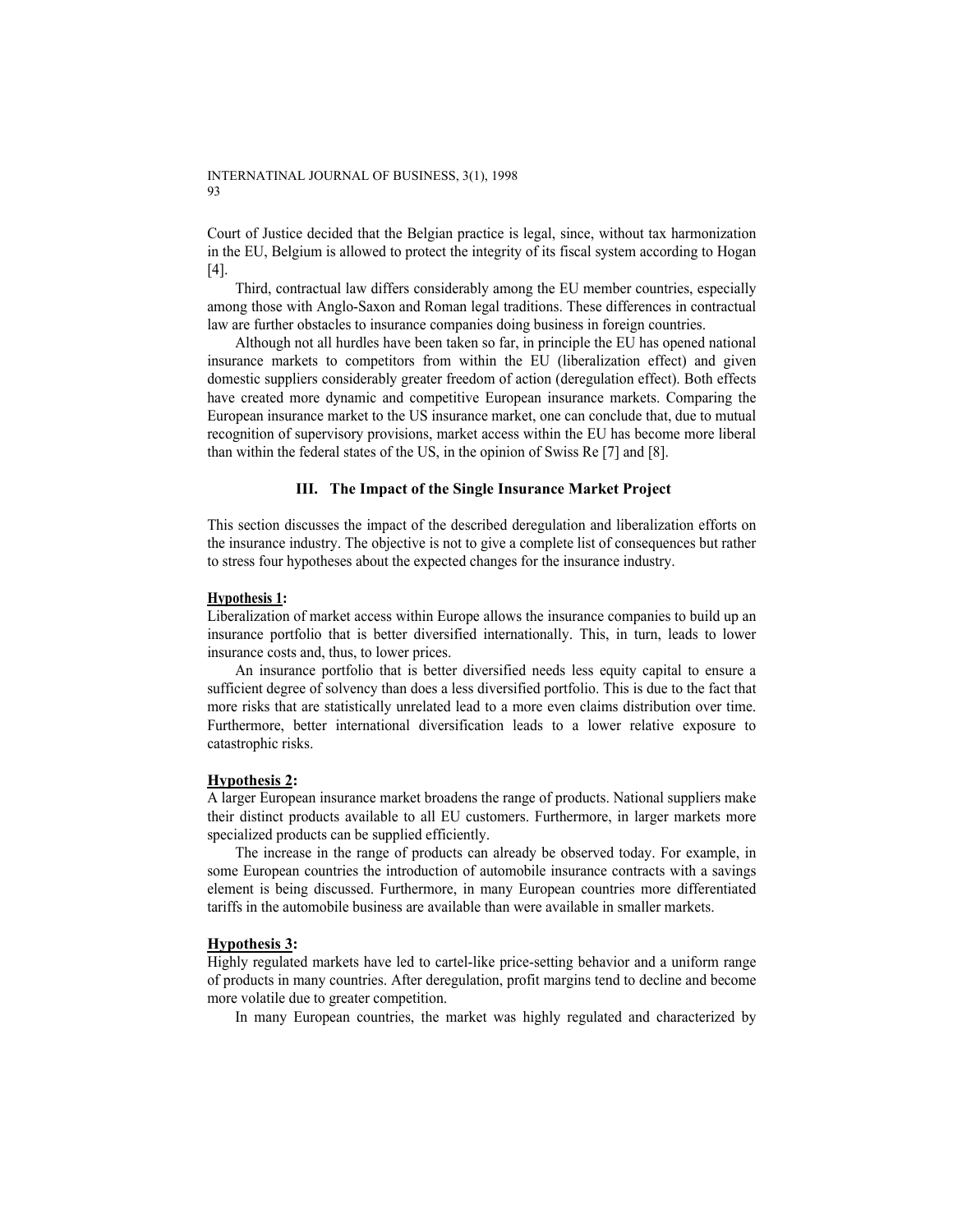government-guaranteed minimum prices. As a result, insurance companies' first priority was to increase their sales strength to maximize their turnover. In the now deregulated markets, insurers can compete via prices, products, underwriting criteria, innovative sales methods, and creditworthiness. The higher degree of competition will lead to decreasing prices and, thus, to declining profit margins. Note, however, that in some countries, e.g. in Italy, governments have introduced price ceilings in the service of their social and economic objectives.<sup>8</sup> In these cases, deregulation has not necessarily led to declining profit margins.

Furthermore, as competition becomes harder and market development becomes more dynamic, the volatility of profits will rise. Comparing the performance of the longderegulated UK insurance industry $\delta$  with the performance of the insurance industry in Germany, where the government heavily regulated the insurance market, the UK market results are lower and more volatile than they were in Germany. It is likely that in Germany, profit margins will decline and the volatility of results will increase. However, this will not be fully reflected by the data since German insurers will continue to be able to smooth out fluctuations by balance-sheet-related measures, in the opinion of Swiss Re [7].

> **Figure 3**  Performance of non-life insurers

#### **Hypothesis 4:**

Deregulation is changing the structure of the insurance markets. More foreign companies are being encouraged to enter the markets. Since there will be pressure on profit margins, less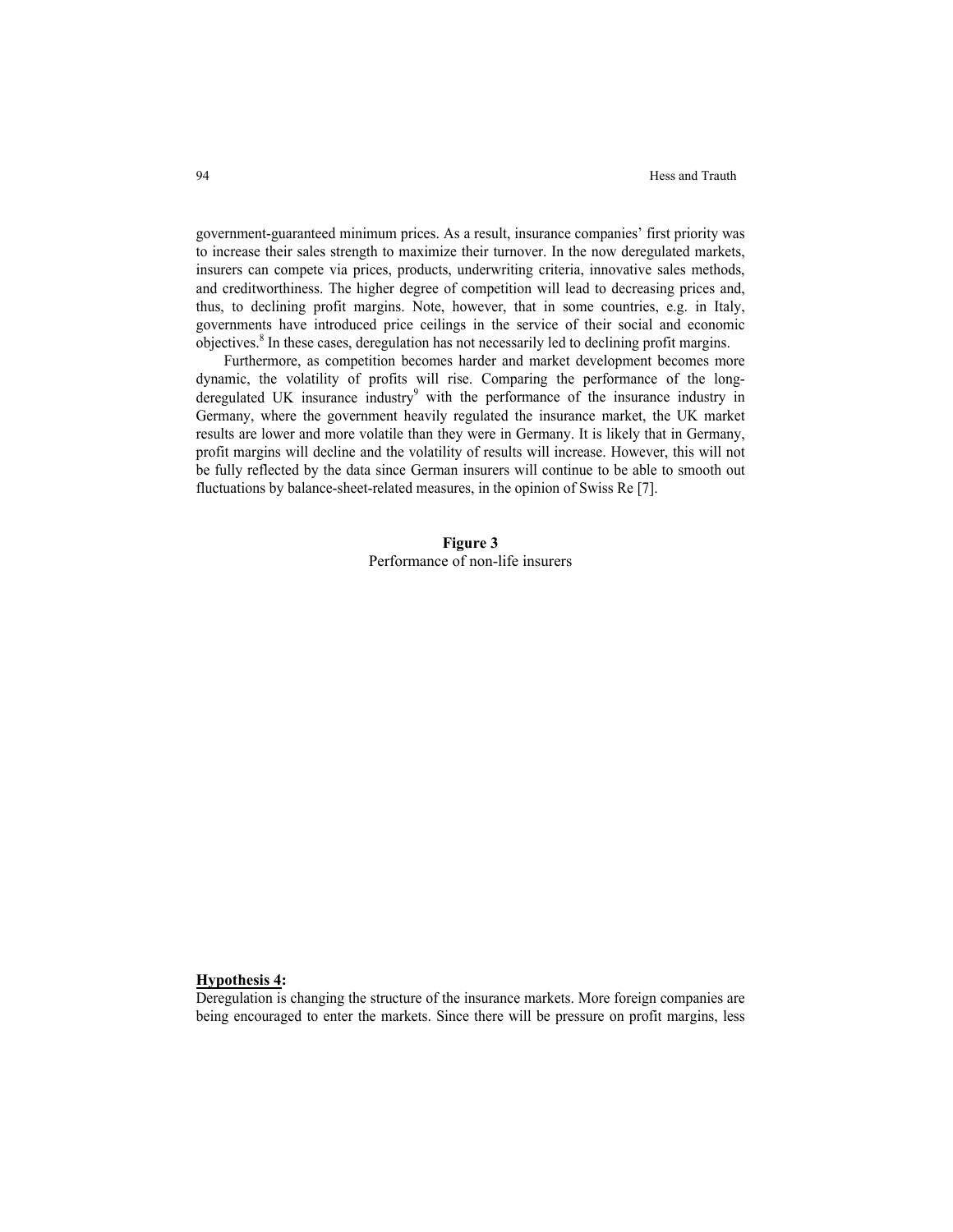profitable companies are in danger of dropping out of the market or being merged with other companies.

Figure 4 shows that, in the 1990s, the total number of domestic insurance companies has stagnated or even declined. This is mainly due to mergers and acquisitions. Outstanding recent examples are the merger of the French companies Axa and UAP, creating the largest insurance group in the world with a combined turnover of \$57 billion USD, the merger of the UK's Royal Insurance and Sun Alliance with a joint premium volume of \$15 billion USD, and the creation of Germany's second-largest insurance group, named Ergo, combining the Victoria and Hamburg-Mannheimer with a premium volume of \$12 billion USD. The objectives of these mergers are mainly to cut costs in the fields of administration, marketing, and distribution and to achieve a higher degree of diversification. Nevertheless, we want to stress that not only the biggest companies are able to survive, but in Europe there is also still space for smaller specialized niche players. Note, that although insurance companies' tendency to enter other EU markets will increase, $10$  access to foreign insurance markets is often still not a simple task. This is due to the remaining obstacles to the single insurance market described above. Furthermore, the insurance business requires a high degree of consultancy, credibility, and client confidence. Therefore, opening foreign branches is often necessary to enter a market successfully. Especially in countries like Germany, where consumers are used to dealing with tied agents, opening a branch is very important, according to Swiss Re [7]. In countries where a net of independent brokers exists, however, the access of foreign insurance companies tends to be easier since brokers are usually better informed and able to spread information to local clients.

### **IV. The Impact of the European Monetary Union**

The impact the European Monetary Union will have on the economy is being widely discussed, but no common consensus has been found. Economists, who stress the positive impacts, argue that lower transaction costs and dwindling currency risks will lead to more trade, faster technical progress, and, thus, to higher real growth rates. The EURO-pessimists, however, emphasize that adjustable exchange rates as an important means to compensate for divergent economic developments will be lost; and, thus, factor and goods prices will have to do all the adjustment. However, since wages in particular are rather rigid, asymmetric productivity shocks will lead to unemployment in countries with rising unit labor costs. In principle, the insurance industry will gain from a booming economy and lose from a recession and high unemployment rates. It would go beyond the scope of this paper to delve deeper into the discussion on what outcome is more likely.

In the short term, the European insurers have to cope with a bundle of problems arising during the transitional phase to Monetary Union. First, existing insurance contracts and information technology have to be adapted. Datamonitor, a UK-based management consultancy, estimates that the EU insurers have to raise \$8.3 billion USD for EMU-induced conversion costs, of which \$5.3 billion USD are information technology costs. Other areas where costs will be incurred include staff training, reprinting material, and notifying policyholders.

Second, long-term contracts, e.g. life insurance contracts, sometimes include guaranteed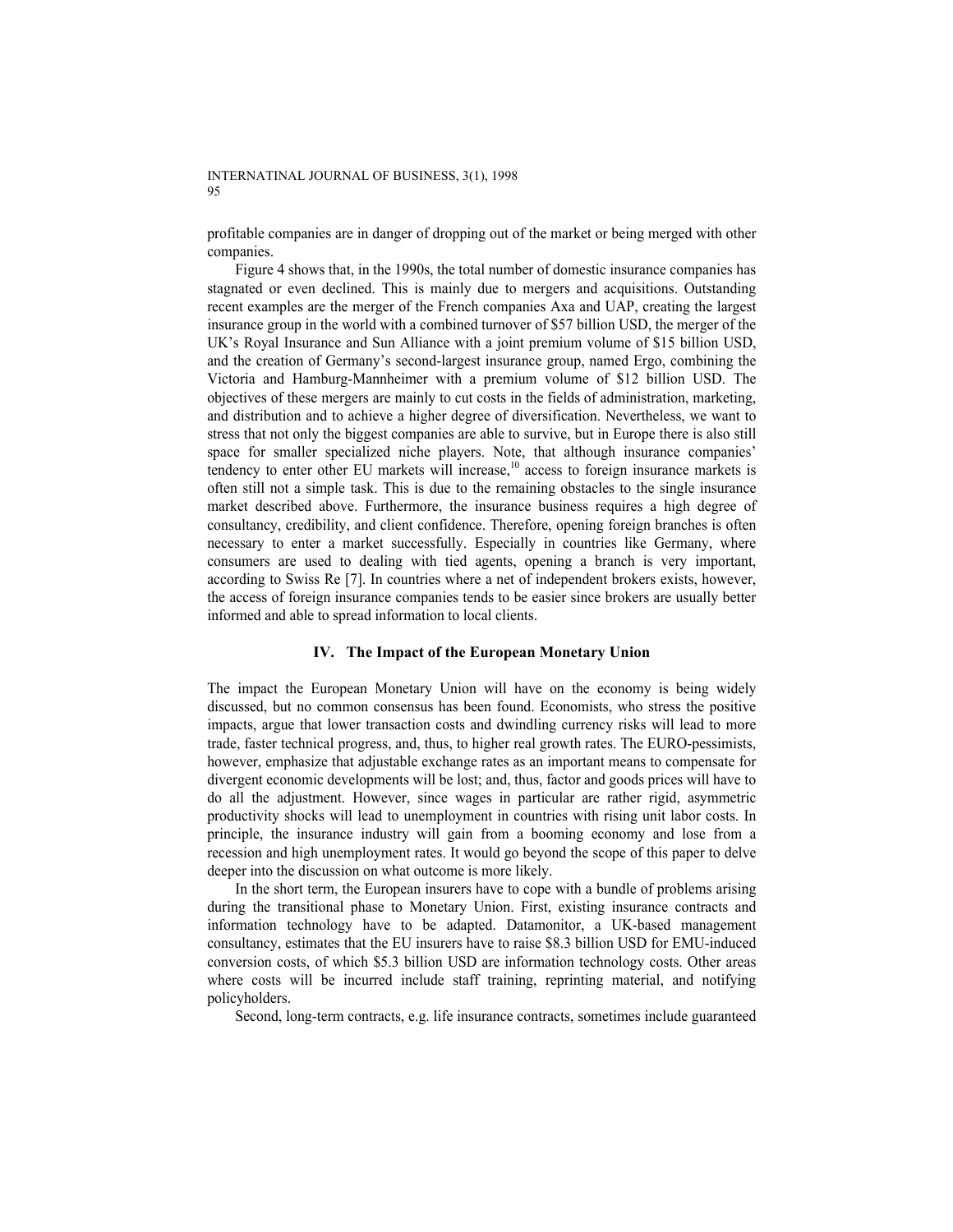returns. Since nominal interest rates will decline in countries with formerly high inflation rates, insurers might have trouble achieving their guaranteed rate of return.

Setting aside the problems during the transitional phase, the EMU will be another step towards a common insurance market since customers will not be exposed to currency risks when buying an insurance contract abroad. Nevertheless, we believe that the EMU will have only limited long-term effects on the insurance side of the insurers' business. We rather want to focus on the effects of the EMU on financial markets and the financing and investment side of the insurance business and discuss three hypotheses.



**Figure 4**  Number of domestic insurers

Source: *OCED*.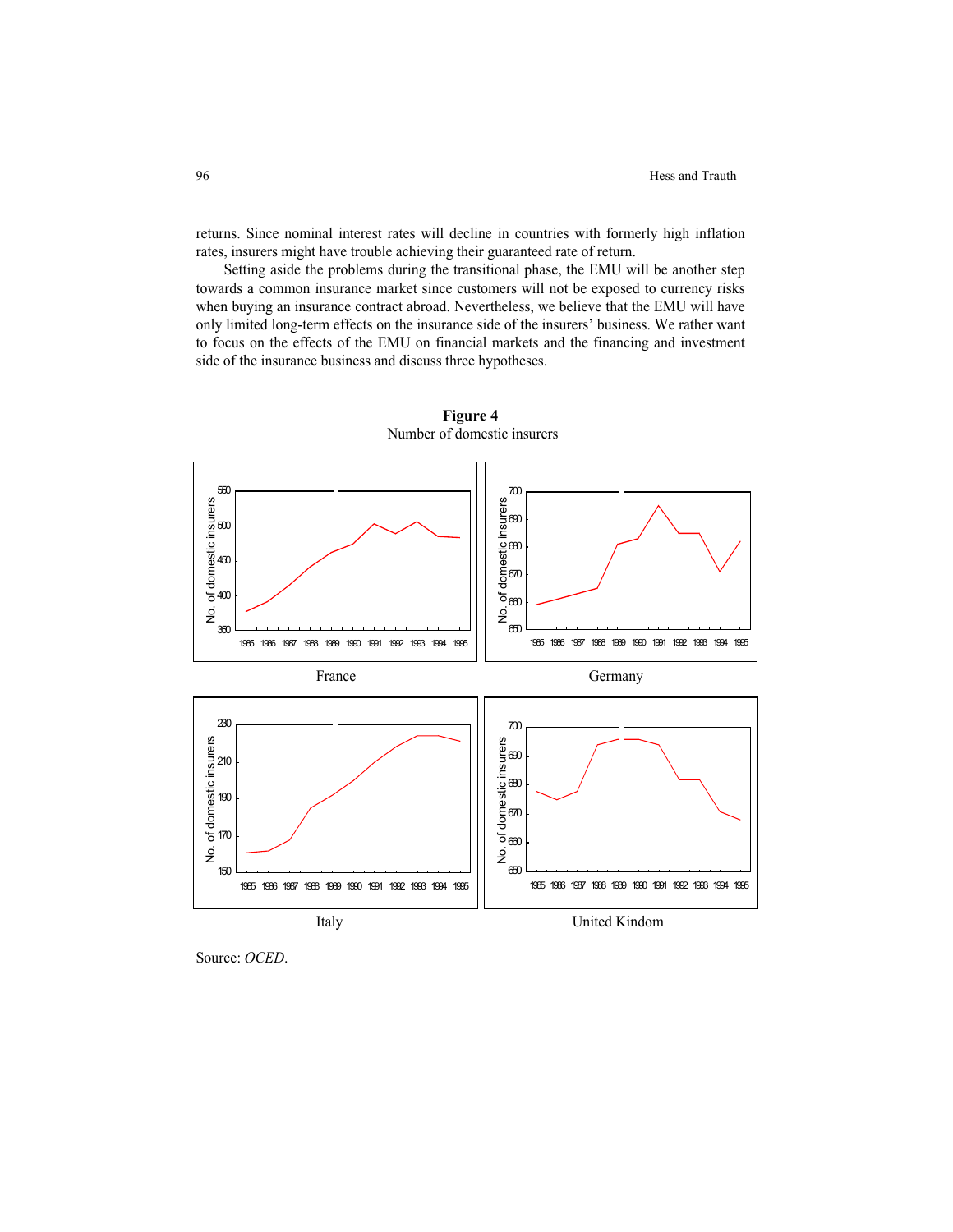The EMU will create one of the biggest financial markets in the world. At the end of 1995 the value of bonds, equities, and bank assets in all EU countries amounted to \$27 trillion USD. By comparison, the market volume of assets in the US is around \$23 trillion USD and in Japan \$16 trillion USD, according to Prati and Schinasi [6]. Note, however, that not all 15 EU countries will join the EMU in the first round and, thus, the common capital market will be smaller.

Insurance companies hold a considerable portfolio of assets. The sum of all portfolios in the insurance sector amounts to \$500 billion USD in France, \$660 billion USD in Germany, \$125 billion USD in Italy, \$820 billion USD in the UK, and \$2,400 billion USD in the US. The insurers build up their asset portfolios because

- claims are often very cyclical, i.e. insurance companies have to be able to cover extraordinarily high claims in certain years,
- claims payments often take place long after first premium payments, eg the need to cover health expenditure usually increases considerably during a short period before death,
- certain insurance contracts include a savings component, e.g. endowment life insurance contracts.

# **Hypothesis 5:**

The introduction of a single currency will lead to keener competition for equity capital between European insurance companies.

Since currency risks are an important obstacle to investment in foreign countries, there was, until now, hardly any competition between European insurance companies when procuring equity capital. The EMU will lead to a uniform capital market in which French Axa-UAP and German Allianz will have to compete for investors willing to buy their equities. Thus, overall competition within Europe will increase since financial markets reward successful insurers with cheaper equity capital. In order to achieve a competitive advantage, insurers may pursue a shareholder value policy and try to increase their return on equity. At the same time, they will be forced to provide more transparent balance sheets as well as profit and loss accounts. Insurers who will not meet the return on investment targets will come under pressure of financial markets and will become potential targets for takeovers.

### **Hypothesis 6:**

The common financial market will lead to a higher degree of diversification of investors' asset portfolios. This is due to a broader and deeper European capital market without currency risks. Insurance companies will, thus, be able to diversify their portfolios with a broader range of EURO instruments as well as with assets outside the EURO area, as stated by Prati and Schinasi [6].

All assets in EMU member countries will become available to portfolio managers of insurance companies without any currency risk. As a result, markets will price the assets according to the implied credit and liquidity risks; and lower-ranked governments, companies, and other institutions will have to pay higher interest rates. Since a higher number of different assets will be available in the common capital market, portfolio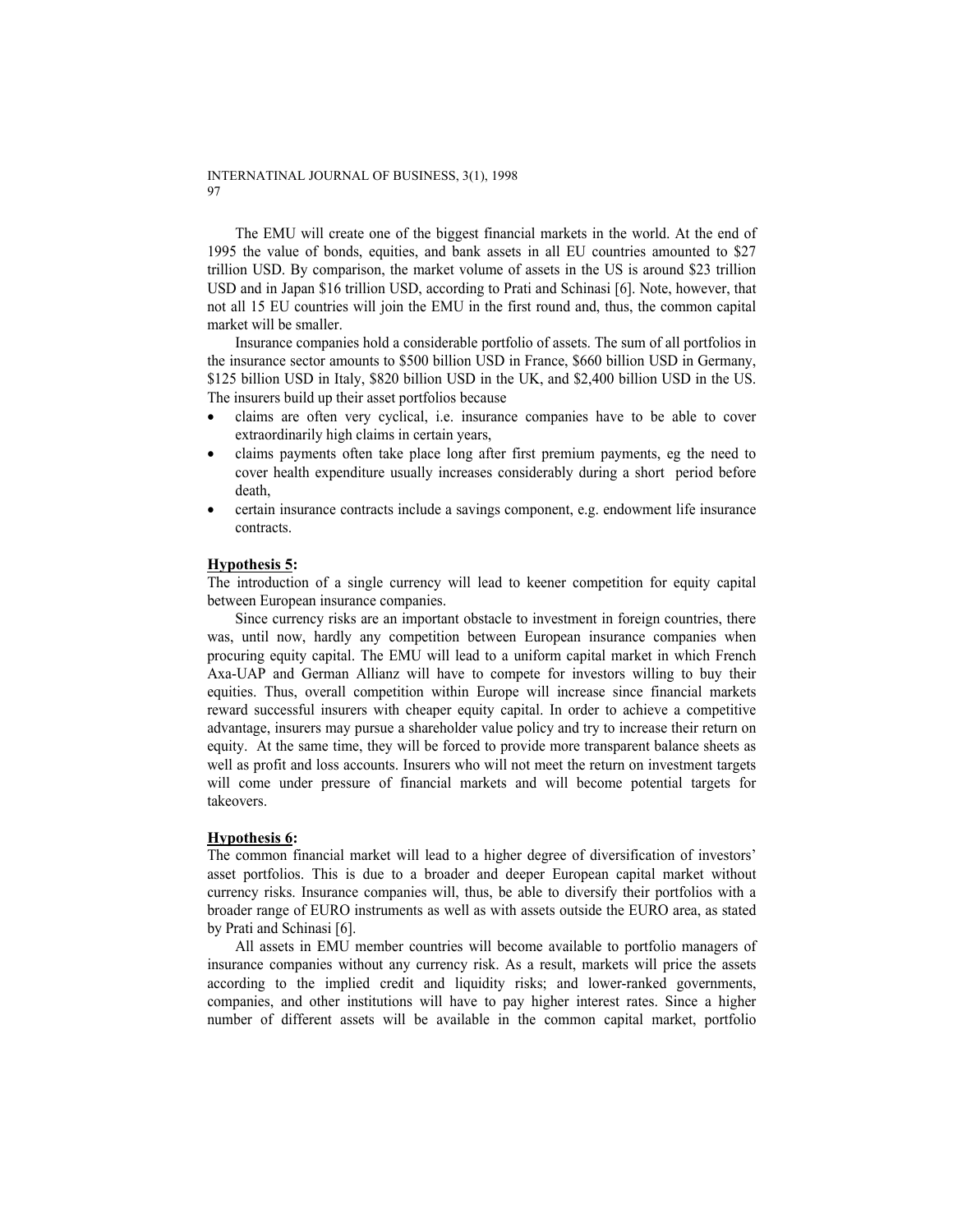managers will be able to increase the share of risky or more volatile assets and, thus, increase investment returns.

Furthermore, the EU's Third Generation Directives include the so-called "prudent man rule", according to which at least 80% of insurers' assets must be held in currencies that match their liabilities. Since, after the European Monetary Union is established, all currencies of member countries are regarded as one currency, there will be more freedom for insurers to invest in third countries' assets. This will lead to a higher degree of non-EU diversification.

### **Hypothesis 7:**

In countries where insurers hold only a small portion of equities, the share of equities is likely to rise. This is due to higher competition, which forces insurance companies to yield higher investment returns, and to better opportunities to diversify and reduce the risks of the equity portfolio.

Up to now, insurers' asset portfolios differ considerably from country to country (Figure 5). The portfolios of German life insurers consist of only 5% of equities, whereas UK life insurers hold 63% of their assets in equities. It is expected that competitive pressure will lead to more efficient investment portfolios.



**Figure 5** Portfolio structure of life insurers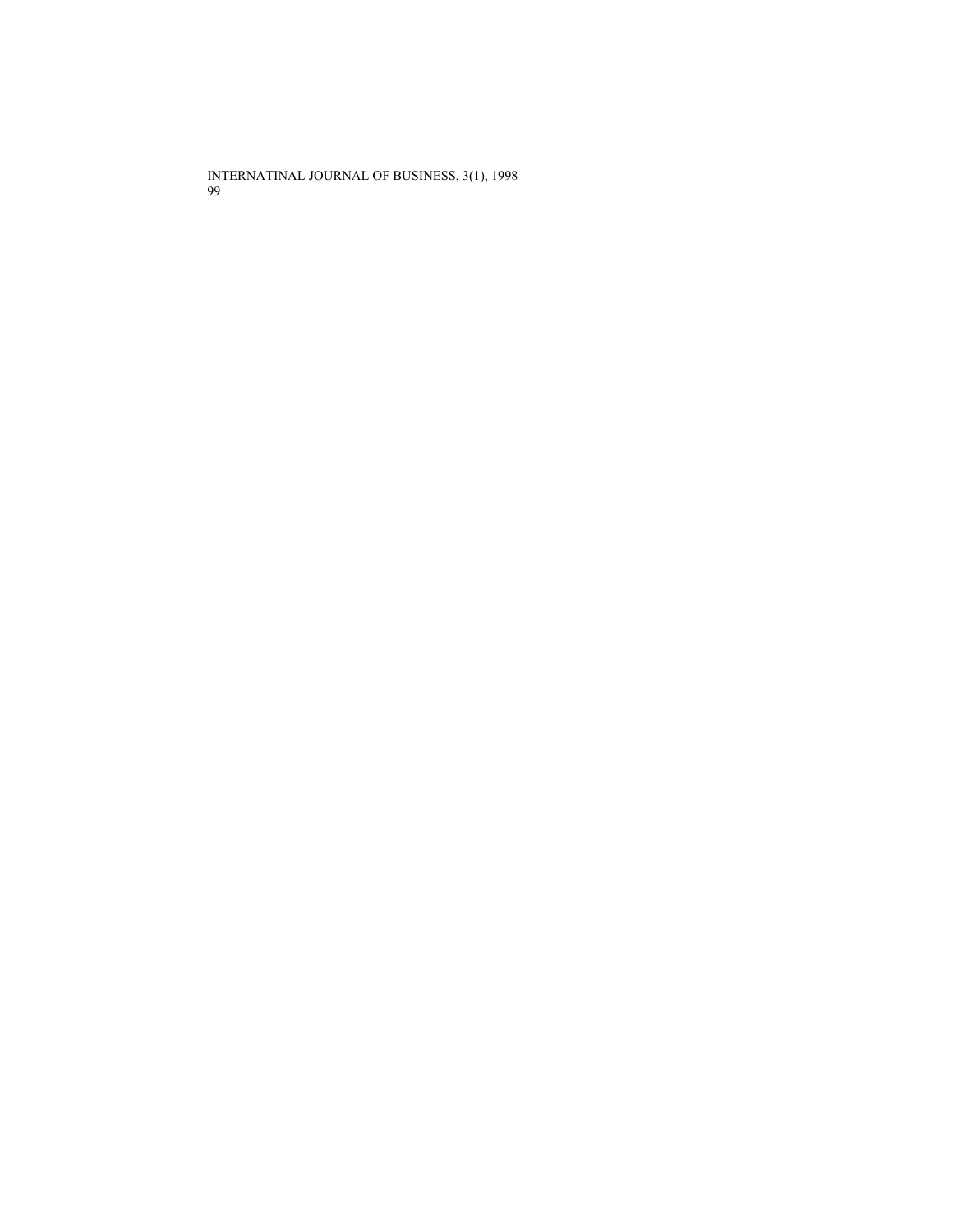#### **V. Summary and Conclusions**

Considerable efforts have been made to deregulate insurance markets and to liberalize market access within Europe. This has been enhancing and will continue to enhance competition and is forcing insurance companies to undergo fundamental changes. The introduction of the EMU will intensify this process further. As a result, insurance clients will benefit from a broader range of insurance products, more efficient suppliers, and, thus, lower insurance prices. The insurance companies will be able to exploit new markets and build up more diversified insurance portfolios. Nevertheless, insurance markets will remain more segmented than the single European capital market, which will come into being together with the EMU. This is due to the remaining language barriers, customers' reservations about dealing with foreign companies, and differences in tax and contractual laws.

The single European capital market will be broader and deeper, and will, thus, provide improved opportunities for insurance companies to reach better-diversified and more efficient investment portfolios. Another effect of the single European capital market is that it will lead to keener rivalry for equity capital between insurance companies, which will enhance competition further.

To sum up, the insurance companies are seriously challenged by the necessity to adapt to the more competitive environment in Europe. In addition, during the next few years, they will have to manage the transition phase to the EMU. In the new European corporate landscape, efficiency and customer orientation will be critical factors of success. In the past, large insurance companies dominated national markets. We expect that in a similar way, European insurance markets will be dominated by a few large European players. However, in the larger European insurance markets, there will be plenty of opportunities for efficient and specialized niche players. Only the future will show which companies and what range of products will be victorious.

#### **ACKNOWLEDGEMENT**

We would like to thank Roman Lechner, Beatrix Meyer, and Dr. Kai-Uwe Schanz for helpful comments and discussions.

#### **NOTES**

- 1. The figures refer to 1995.
- 2. Note that, up to now, there is considerable uncertainty about the group of countries that will make up the Monetary Union in the first round. It is particularly uncertain whether Italy, Spain, and Portugal will be able to come sufficiently close to the convergence criteria. Greece is not expected to meet any of the convergence criteria and will, therefore, stay out; and the UK, Denmark, and Sweden will not join EMU from the beginning for political reasons. Furthermore, the scheduled timetable might change since almost all countries have failed to meet the defined convergence criteria so far.
- 3. Note that, in 1973, the UK, Denmark, and Ireland; in 1981, Greece; in 1986, Spain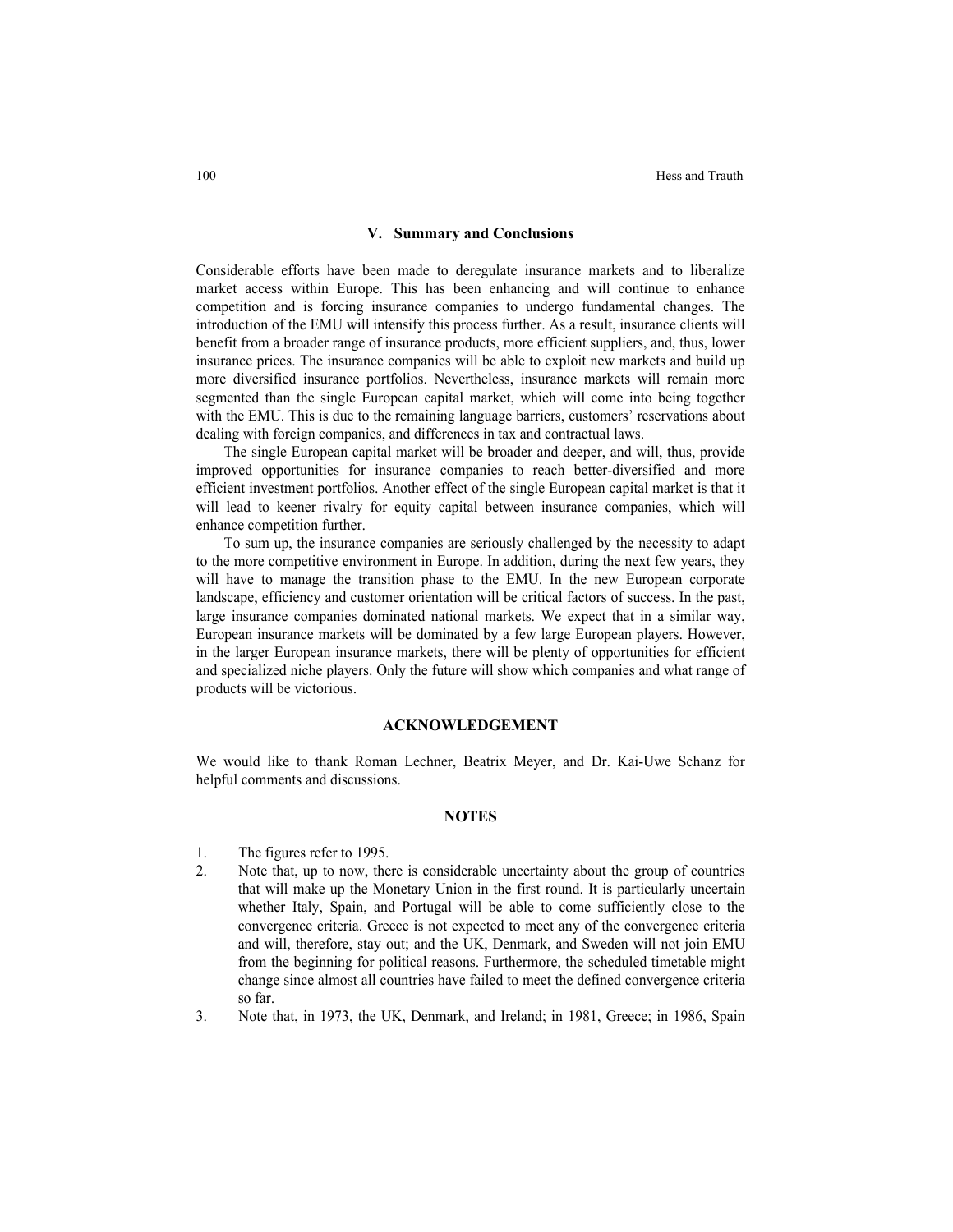and Portugal; and in 1995, Austria, Finland, and Sweden joined the European community.

- 4. Note that directives are binding orders proposed and administered by the European Commission and issued by the EU Council of Ministers, which is composed of representatives from each member state. The European Parliament reviews and comments on proposed directives. Unlike the model laws and regulations promulgated by the National Association of Insurance Commissioners (NAIC) in the US, directives have the force of law (Hogan [4], LOMA [5]).
- 5. Passive life insurance business is made of life policies that are concluded on the initiative of the insurance customer without any deliberate sales efforts on the part of the supplier.
- 6. Note that, apart from this, problems in gaining access to distribution channels and customers' reservations about dealing with foreign insurance companies add to the poor integration progress.
- 7. Subsidiaries, however, still have to apply for a separate license in the host country.
- 8. In the case of Italy, one important objective was the fight against inflation.
- 9. Note that deregulation of insurance markets in the UK took place in 1982.
- 10. Note that there are no consistent data available for the number of foreign insurance companies in EU member countries. This is due to the fact that, since 1994, in contrast to the period before, branches from EU nations have been statistically recorded only by the supervising countries of origin and no longer by the country in which they are active.

### **REFERENCES**

- [1] Boleat, Mark J. (1995). "The European Single Insurance Market," *The Geneva Papers on Risk and Insurance*, 20. 45-56.
- [2] Butler, Laura. (1996). "Third Life and Non-Life Insurance Directives: Has a Single European Market Been Achieved?" *International Insurance Law Review*, 180-188.
- [3] Finsinger, J. and F. A. Schmid. (1994). "Prices, Distribution Channels and Regulatory Intervention in European Insurance Markets," *The Geneva Papers on Risk and Insurance*, 19. 22-36.
- [4] Hogan, Arthur M. B. (1995). "Regulation of the Single European Insurance Market," *Journal of Insurance Regulation*, 13. 329-358.
- [5] LOMA (Life Office Management Association, Inc.). (1996). "Global Survey of the Life Insurance Industry," Atlanta, GA.
- [6] Prati, Alessandro and Garry J. Schinasi. (1997). "European Monetary Union and International Capital Markets: Structural Implications and Risks," *IMF Working Paper*, WP/97/62.
- [7] Swiss Re. (1996). "Deregulation and Liberalization of Market Access: The European Insurance Industry on the Threshold of a New Era in Competition," *Sigma*, 7/1996.
- [8] Swiss Re. (1997). "US: Consolidation Accompanied by Weak Growth A Business Challenge in Property and Casualty Insurance," *Sigma*, 1/1997.